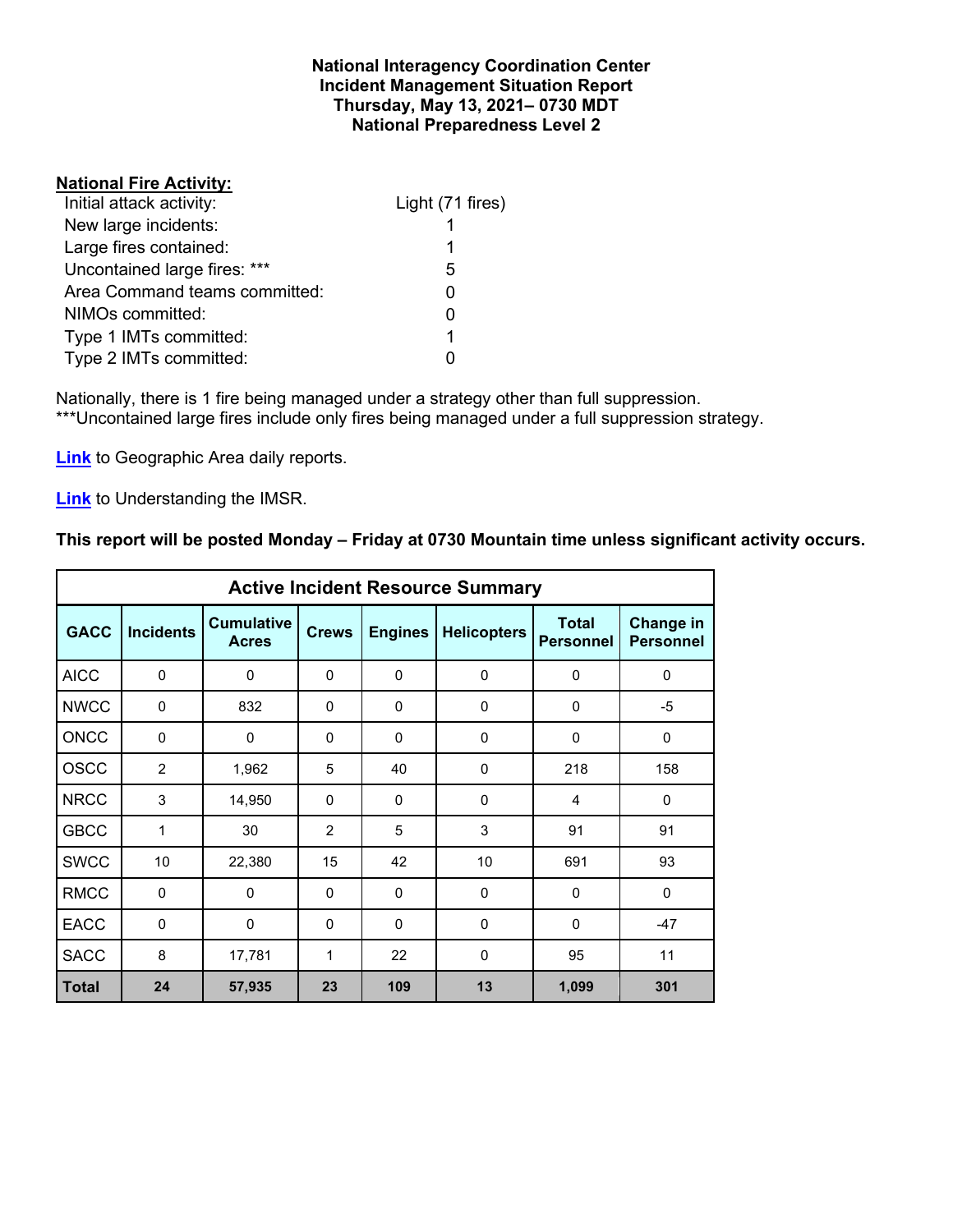| Southwest Area (PL 3)    |   |
|--------------------------|---|
| New fires:               |   |
| New large incidents:     | O |
| Uncontained large fires: | 4 |
| Type 1 IMTs committed:   |   |

**Tussock**, Phoenix District Office, BLM. IMT 1 (SW Team 2). Eight miles southwest of Crown King, AZ. Short grass, chaparral and brush. Minimal fire behavior with flanking, backing and creeping. Structures threatened. Evacuations, area and road closures in effect.

**Three Rivers**, Lincoln NF, USFS. Twelve miles northwest of Ruidoso, NM. Short grass and timber. Minimal fire behavior with creeping and smoldering. Numerous residences threatened. Area and trail closures in effect.

**Gila River**, Gila District Office, BLM. Eleven miles northeast of Florence, AZ. Timber and short grass. Minimal fire behavior with creeping and smoldering.

**Copper Canyon**, Central District, Arizona DOF. Four miles northeast of Globe, AZ. Brush and grass. No new information.

| <b>Incident Name</b> | Unit          | <b>Size</b> |      | Ctn/<br>$\%$ | Est  |      | Personnel |      | <b>Resources</b> |     |      | \$\$ | Origin     |            |
|----------------------|---------------|-------------|------|--------------|------|------|-----------|------|------------------|-----|------|------|------------|------------|
|                      |               | Acres       | Chge |              | Comp |      | Total     | Chge | Crw              | Eng | Heli | Lost | <b>CTD</b> |            |
| <b>Tussock</b>       | AZ-PHD        | 5,517       | .096 | 17           | Ctn  | 5/22 | 477       | 79   | 12               | 19  |      |      | 3M         | <b>BLM</b> |
| <b>Three Rivers</b>  | <b>NM-LNF</b> | 7.040       | 0    | 50           | Ctn  | 7/4  | 36        | 9    |                  | 3   |      |      | 4.1M       | FS         |
| Gila River           | AZ-GID        | 241         |      | 80           | Ctn  | 5/14 | 27        | 0    |                  |     |      |      | 175K       | <b>BLM</b> |
| Copper Canyon        | AZ-A4S        | 2,875       | 0    | 68           | Ctn  | 5/12 | 53        | -46  |                  | 3   |      |      | 612        | <b>ST</b>  |
| Maverick             | AZ-TNF        | 1,000       | 0    | 100          | Ctn  | 5/15 | 21        | 0    |                  |     |      |      | 500K       | FS         |

TNF – Tonto NF, USFS

#### **Southern California Area (PL 1)**

| New fires:               | 19 |
|--------------------------|----|
| New large incidents:     |    |
| Uncontained large fires: |    |

**\* Pine IC**, Los Angeles Fire Department. Thirty miles southeast of Palmdale, CA. Brush and grass. Active fire behavior with running, wind-driven runs and short range spotting. Numerous structures threatened. Evacuations and road closures in effect.

| <b>Incident Name</b> | Unit   |       | <b>Size</b> |                | Ctn/<br>%<br>Comp |      | Est   | Personnel |     | <b>Resources</b> |      |      | <b>Strc</b> | \$\$        | Origin |
|----------------------|--------|-------|-------------|----------------|-------------------|------|-------|-----------|-----|------------------|------|------|-------------|-------------|--------|
|                      |        | Acres | Chge        |                |                   |      | Total | Chge      | Crw | Eng              | Heli | Lost | <b>CTD</b>  | Own         |        |
| l * Pine IC          | CA-LAC | 450   | $---$       | 15<br><b>v</b> | Ctn               | 5/15 | 183   | $---$     |     | つに<br>ບບ         |      |      | 550K        | <b>CNTY</b> |        |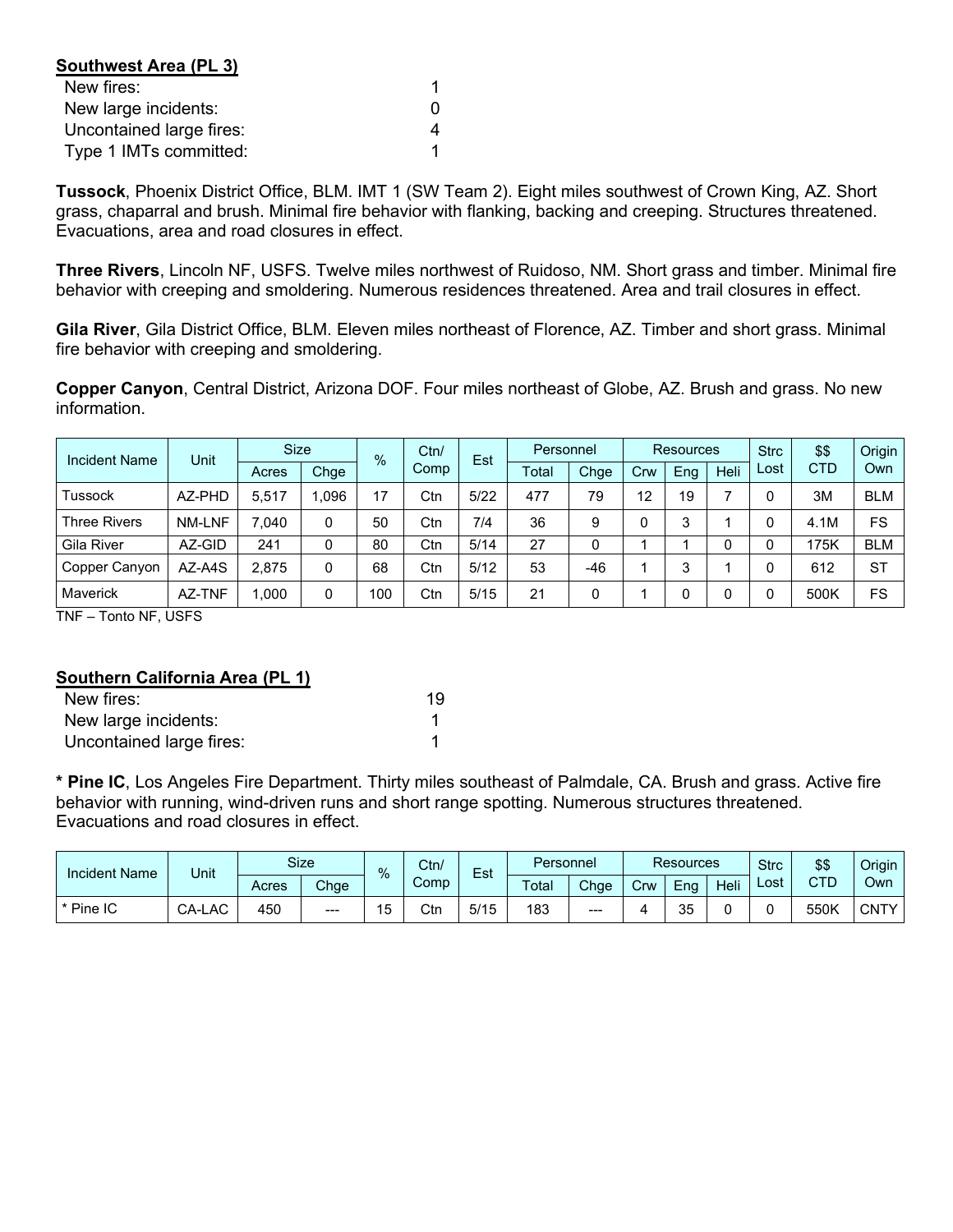# **Southern Area (PL 1)**

| New fires:               |  |
|--------------------------|--|
| New large incidents:     |  |
| Uncontained large fires: |  |

| <b>Incident Name</b>                                                                                     | Unit          |       | <b>Size</b> |    | Ctn/<br>$\frac{0}{6}$<br>Comp |      | Personnel |                        | <b>Resources</b> |     |      | <b>Strc</b> | \$\$       | Origin     |
|----------------------------------------------------------------------------------------------------------|---------------|-------|-------------|----|-------------------------------|------|-----------|------------------------|------------------|-----|------|-------------|------------|------------|
|                                                                                                          |               | Acres | Chqe        |    |                               |      | Total     | Chae                   | Crw              | Ena | Heli | Lost        | <b>CTD</b> | Own        |
| Large Fires Being Managed with a Strategy Other Than Full Suppression Without a Type 1 or 2 IMT Assigned |               |       |             |    |                               |      |           |                        |                  |     |      |             |            |            |
| Otter Slide                                                                                              | <b>FL-MIR</b> | .451  | $---$       | 80 | Comp                          | 5/16 | ∼         | $\qquad \qquad \cdots$ |                  |     |      |             | 45K        | <b>FWS</b> |

MIR – Merritt NWR, FWS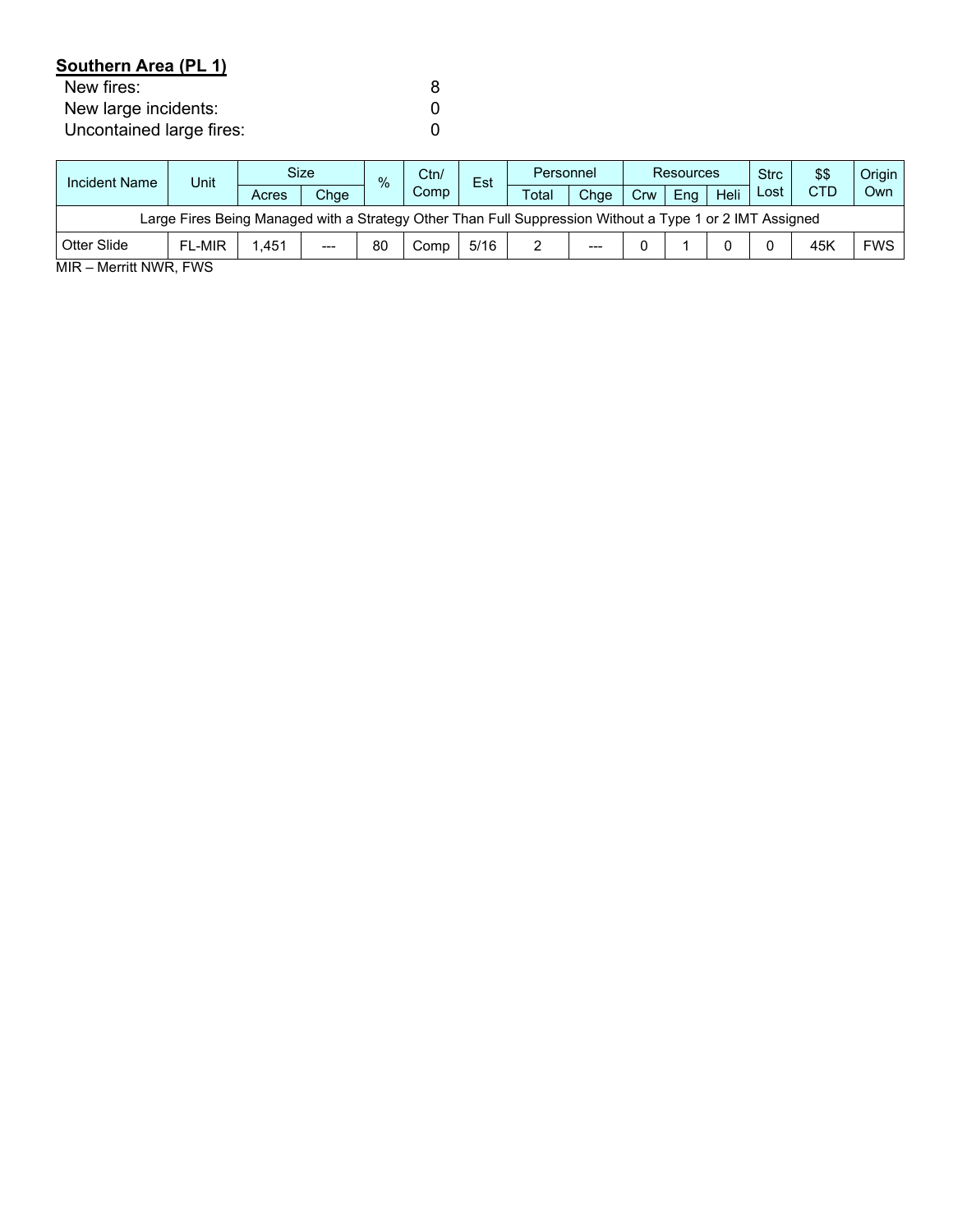|                          |              |                | Fires and Acres Yesterday (by Protection): |              |             |                |                |              |
|--------------------------|--------------|----------------|--------------------------------------------|--------------|-------------|----------------|----------------|--------------|
| Area                     |              | <b>BIA</b>     | <b>BLM</b>                                 | <b>FWS</b>   | <b>NPS</b>  | ST/OT          | <b>USFS</b>    | <b>TOTAL</b> |
|                          | <b>FIRES</b> | $\mathbf 0$    | $\mathbf 0$                                | $\mathbf 0$  | $\mathbf 0$ | $\mathbf 0$    | 0              | $\mathbf 0$  |
| Alaska Area              | <b>ACRES</b> | $\pmb{0}$      | $\mathbf 0$                                | $\pmb{0}$    | $\mathbf 0$ | $\mathbf 0$    | $\pmb{0}$      | $\mathbf 0$  |
|                          | <b>FIRES</b> | $\mathbf 0$    | 8                                          | $\mathbf 0$  | $\mathbf 0$ | $\overline{4}$ | $\overline{2}$ | 14           |
| Northwest Area           | <b>ACRES</b> | $\pmb{0}$      | 5                                          | $\mathbf 0$  | $\mathbf 0$ | $\overline{4}$ | 22             | 31           |
| Northern California Area | <b>FIRES</b> | $\mathbf 0$    | $\mathbf 0$                                | $\mathbf 0$  | $\mathbf 0$ | 16             | $\mathbf{1}$   | 17           |
|                          | <b>ACRES</b> | $\pmb{0}$      | $\mathbf 0$                                | $\mathbf 0$  | $\mathbf 0$ | $\overline{7}$ | $\mathbf{1}$   | $\bf{8}$     |
| Southern California Area | <b>FIRES</b> | $\pmb{0}$      | $\mathbf{1}$                               | $\mathbf 0$  | $\mathbf 0$ | 17             | $\mathbf{1}$   | 19           |
|                          | <b>ACRES</b> | $\pmb{0}$      | $\mathbf 0$                                | $\pmb{0}$    | $\mathbf 0$ | 74             | $\pmb{0}$      | 74           |
| Northern Rockies Area    | <b>FIRES</b> | $\pmb{0}$      | $\mathbf 0$                                | $\pmb{0}$    | $\mathbf 0$ | $\mathbf{1}$   | $\pmb{0}$      | $\mathbf{1}$ |
|                          | <b>ACRES</b> | $\pmb{0}$      | $\mathbf 0$                                | $\mathbf 0$  | $\mathbf 0$ | 145            | $\mathbf 0$    | 145          |
| <b>Great Basin Area</b>  | <b>FIRES</b> | $\mathbf 0$    | $\mathbf 0$                                | $\mathbf 0$  | $\mathbf 0$ | $\mathbf 0$    | 0              | $\mathbf 0$  |
|                          | <b>ACRES</b> | $\pmb{0}$      | $\mathbf 0$                                | $\pmb{0}$    | $\mathbf 0$ | $\mathbf{0}$   | $\pmb{0}$      | $\pmb{0}$    |
| Southwest Area           | <b>FIRES</b> | $\mathbf 0$    | $\mathbf{1}$                               | $\mathbf 0$  | $\mathbf 0$ | $\mathbf 0$    | $\mathbf 0$    | $\mathbf{1}$ |
|                          | <b>ACRES</b> | $\pmb{0}$      | $\mathbf 0$                                | $\pmb{0}$    | $\mathbf 0$ | $\mathbf{0}$   | $\pmb{0}$      | $\mathbf 0$  |
| Rocky Mountain Area      | <b>FIRES</b> | $\pmb{0}$      | $\mathbf 0$                                | $\mathbf 0$  | $\mathbf 0$ | $\overline{0}$ | 0              | $\mathbf 0$  |
|                          | <b>ACRES</b> | $\pmb{0}$      | $\mathbf 0$                                | $\mathbf 0$  | $\mathbf 0$ | $\mathbf 0$    | $\mathbf 0$    | $\mathbf 0$  |
|                          | <b>FIRES</b> | $6\phantom{1}$ | $\mathbf 0$                                | $\mathbf{1}$ | $\mathbf 0$ | $\mathbf{1}$   | 3              | 11           |
| Eastern Area             | <b>ACRES</b> | 56             | $\mathbf 0$                                | $\mathbf 0$  | $\mathbf 0$ | $\overline{1}$ | $\pmb{0}$      | 57           |
| Southern Area            | <b>FIRES</b> | $\mathbf 0$    | $\mathbf 0$                                | $\mathbf 0$  | $\mathbf 0$ | 8              | 0              | 8            |
|                          | <b>ACRES</b> | $\pmb{0}$      | $\mathbf 0$                                | $\pmb{0}$    | $\mathbf 0$ | 90             | $\pmb{0}$      | 90           |
| <b>TOTAL FIRES:</b>      |              | $\bf 6$        | 10                                         | 1            | $\mathbf 0$ | 47             | $\overline{7}$ | 71           |
| <b>TOTAL ACRES:</b>      |              | 56             | 5                                          | $\bf{0}$     | 0           | 321            | 23             | 405          |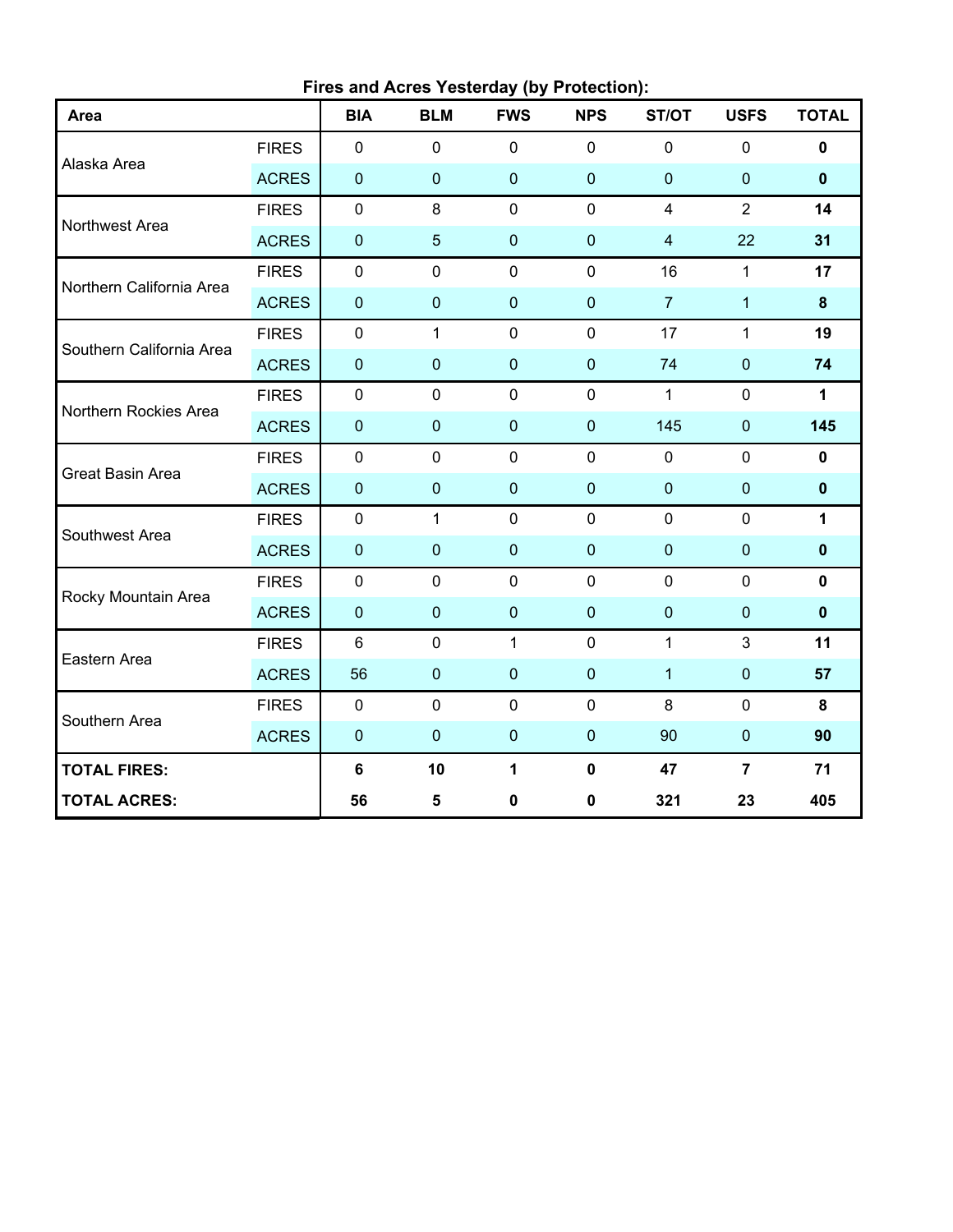**Fires and Acres Year-to-Date (by Protection):**

| Area                     |              | <b>BIA</b>     | <b>BLM</b>     | <b>FWS</b>       | <b>NPS</b>       | ST/OT   | <b>USFS</b> | <b>TOTAL</b> |
|--------------------------|--------------|----------------|----------------|------------------|------------------|---------|-------------|--------------|
| Alaska Area              | <b>FIRES</b> | $\overline{0}$ | $\overline{7}$ | $\overline{0}$   | $\mathbf 0$      | 49      | 5           | 61           |
|                          | <b>ACRES</b> | $\mathbf 0$    | $\mathbf 0$    | $\pmb{0}$        | $\boldsymbol{0}$ | 39      | 3           | 42           |
| Northwest Area           | <b>FIRES</b> | 43             | 35             | 6                | $\mathbf 0$      | 382     | 30          | 496          |
|                          | <b>ACRES</b> | 200            | 159            | $\boldsymbol{9}$ | $\pmb{0}$        | 2,531   | 1,459       | 4,360        |
| Northern California Area | <b>FIRES</b> | $\overline{2}$ | $\mathbf 0$    | $\mathbf 0$      | $\mathbf 0$      | 828     | 78          | 908          |
|                          | <b>ACRES</b> | $\overline{2}$ | $\mathbf 0$    | $\mathbf 0$      | $\mathbf 0$      | 2,648   | 187         | 2,838        |
| Southern California Area | <b>FIRES</b> | $6\phantom{1}$ | 38             | 1                | 4                | 1,146   | 126         | 1,321        |
|                          | <b>ACRES</b> | 25             | 2,932          | 1                | $\overline{7}$   | 7,804   | 1,400       | 12,169       |
| Northern Rockies Area    | <b>FIRES</b> | 533            | 8              | $\overline{2}$   | $\mathbf{1}$     | 323     | 87          | 954          |
|                          | <b>ACRES</b> | 31,452         | 61             | 35               | 20               | 11,532  | 19,370      | 62,470       |
| Great Basin Area         | <b>FIRES</b> | 11             | 109            | $\mathbf{1}$     | $\overline{4}$   | 169     | 25          | 319          |
|                          | <b>ACRES</b> | 2,301          | 7,397          | $\mathbf 0$      | $\overline{4}$   | 5,845   | 101         | 15,649       |
| Southwest Area           | <b>FIRES</b> | 194            | 59             | 5                | 8                | 176     | 175         | 617          |
|                          | <b>ACRES</b> | 10,844         | 6,546          | $\mathbf 0$      | 1,354            | 8,546   | 12,429      | 39,720       |
| Rocky Mountain Area      | <b>FIRES</b> | 59             | 17             | 3                | 3                | 127     | 25          | 234          |
|                          | <b>ACRES</b> | 2,139          | 37             | 1,256            | 305              | 70,517  | 2,773       | 77,027       |
| Eastern Area             | <b>FIRES</b> | 329            | $\mathbf 0$    | 15               | 8                | 4,892   | 266         | 5,510        |
|                          | <b>ACRES</b> | 12,308         | $\mathbf 0$    | 13,273           | 532              | 21,375  | 14,587      | 62,075       |
| Southern Area            | <b>FIRES</b> | 369            | $\mathbf 0$    | 45               | 25               | 9,600   | 322         | 10,361       |
|                          | <b>ACRES</b> | 28,682         | $\mathbf 0$    | 10,338           | 6,298            | 199,919 | 25,457      | 270,695      |
| <b>TOTAL FIRES:</b>      |              | 1,546          | 273            | 78               | 53               | 17,692  | 1,139       | 20,781       |
| <b>TOTAL ACRES:</b>      |              | 87,953         | 17,133         | 24,912           | 8,520            | 330,758 | 77,768      | 547,047      |

| Ten Year Average Fires (2011 – 2020 as of today) | 18.616  |
|--------------------------------------------------|---------|
| Ten Year Average Acres (2011 – 2020 as of today) | 951,354 |

**\*\*\*Changes in some agency YTD acres reflect more accurate mapping or reporting adjustments.** \*\*\*Additional wildfire information is available through the Geographic Areas at **<https://gacc.nifc.gov/>**

**Predictive Services Discussion:** Isolated thunderstorms are possible from the western Trans-Pecos into southern and central New Mexico with better chances of thunderstorms east of the Continental Divide in Montana, Wyoming, and across Nebraska. Winds will begin to increase along the Sierra Front as an upper-level trough approaches the West Coast. Dry conditions will continue across the northern half of Minnesota and far eastern North Dakota, but winds should remain below critical thresholds. However, drier thunderstorms are possible over eastern North Dakota.

<http://www.predictiveservices.nifc.gov/outlooks/outlooks.htm>